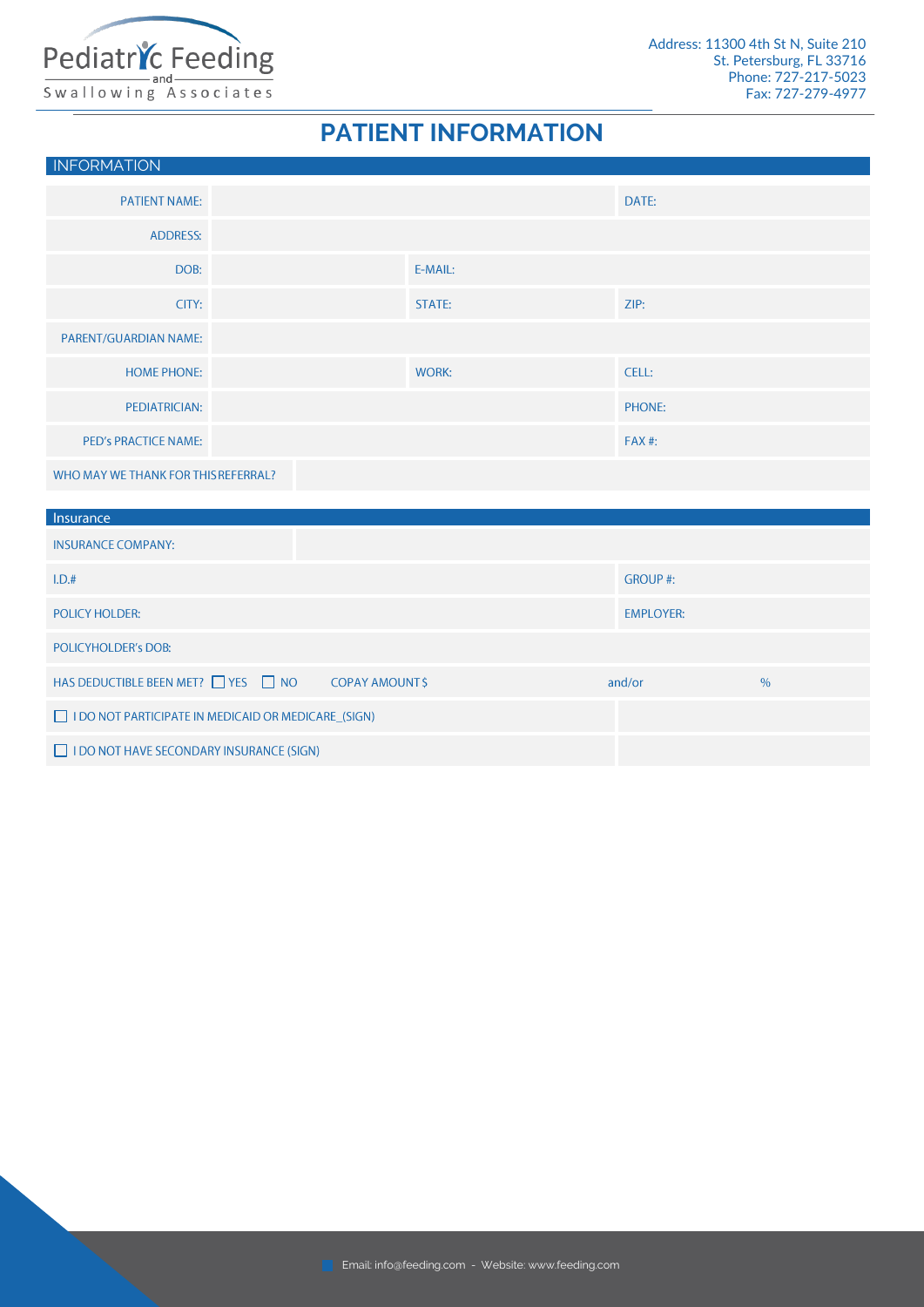

### **Feeding/Dysphagia Evaluation**

|                                                                                | <b>CHILD QUESTIONNAIRE</b>        |                                                                    |                       |                                  |
|--------------------------------------------------------------------------------|-----------------------------------|--------------------------------------------------------------------|-----------------------|----------------------------------|
| <b>Patient Name:</b>                                                           |                                   | Date of Birth:                                                     |                       | Date of Evaluation:              |
| Parent/Guardia Names:                                                          |                                   |                                                                    |                       |                                  |
| Pediatrician:                                                                  |                                   |                                                                    | Pediatric Group:      |                                  |
| What, if any, diagnosis does your child have?                                  |                                   |                                                                    |                       |                                  |
| Please check all or any of the following issues that you would like addressed: |                                   |                                                                    |                       |                                  |
| $\Box$ Decrease coughing/choking                                               | $\Box$ Improve cup drinking       |                                                                    | $\Box$ Mouth stuffing |                                  |
| $\Box$ Improve eating skills (puree/chewing)                                   | $\Box$ Improve mealtime behaviors |                                                                    |                       | $\Box$ Eliminate bottle          |
| $\Box$ Increase variety of foods my child eats safely                          | $\Box$ Reduce mealtime stress     |                                                                    |                       | $\Box$ Fear of eating            |
| $\Box$ Increase the volume of food consumed                                    | $\Box$ Constipation               |                                                                    |                       | $\Box$ Weight gain               |
| $\Box$ Decrease gag/vomit related to eating                                    | $\Box$ Decrease tube feedings     |                                                                    |                       | $\Box$ Picky eating              |
| $\Box$ Congestion during eating                                                | $\Box$ Oral residue or pocketing  |                                                                    |                       | $\Box$ Feeding milestones        |
| $\Box$ Reflux or other GI issues                                               | $\Box$ Holding food in mouth      |                                                                    |                       | $\Box$ Tongue Tie and/or lip tie |
| $\Box$ Other:                                                                  |                                   | $\Box$ Has your child received previous services for this problem? |                       |                                  |

#### Where:

#### Current Medications:

| Prenatal/Birth History:                                                                   |                                                                                                               |                      |  |  |  |  |
|-------------------------------------------------------------------------------------------|---------------------------------------------------------------------------------------------------------------|----------------------|--|--|--|--|
| Was your child born full term?<br>$\Box$ Yes<br>$\Box$ No                                 | If no, how many weeks gestation?                                                                              |                      |  |  |  |  |
| <b>Birth Weight and Percentile</b>                                                        | <b>Birth Height and Percentile</b>                                                                            | <b>Apgar Scores:</b> |  |  |  |  |
| Was your child in the NICU?<br>$\Box$ No<br>Yes                                           | If yes, why and for how long?                                                                                 |                      |  |  |  |  |
|                                                                                           | Circle all that apply to your child prior to discharge: □ Intubation □ Oxygen □ OG tube feeds □ NG-tube feeds |                      |  |  |  |  |
| Surgery (Please describe)                                                                 |                                                                                                               |                      |  |  |  |  |
| $\Box$ Other:                                                                             |                                                                                                               |                      |  |  |  |  |
| Did your child pass the newborn hearing screening?                                        |                                                                                                               |                      |  |  |  |  |
| Developmental/Sensory Processing History:/Birth History:                                  |                                                                                                               |                      |  |  |  |  |
| Does your child attend day care or school?                                                |                                                                                                               |                      |  |  |  |  |
| When did your child sit unassisted<br>$\Box$                                              | $\Box$ Walk ?<br>Crawl                                                                                        |                      |  |  |  |  |
| What is your child's main form of communication?                                          | ■ Words ■ Gestures ■ Signs ■ Body Language                                                                    |                      |  |  |  |  |
| What is your child's current weight                                                       | weight percentile<br>height percentile                                                                        |                      |  |  |  |  |
| Please list any therapies that your child is currently receiving?                         |                                                                                                               |                      |  |  |  |  |
| <b>General Medical History:</b>                                                           |                                                                                                               |                      |  |  |  |  |
| Has your child ever been hospitalized?<br>$\Box$ If yes, why?                             |                                                                                                               |                      |  |  |  |  |
| Check all procedures your child has had and fill in the approximate dates:<br><b>EKG:</b> |                                                                                                               |                      |  |  |  |  |
| $\Box$ EEG:<br>$\Box$ MRI:<br>Other:                                                      |                                                                                                               |                      |  |  |  |  |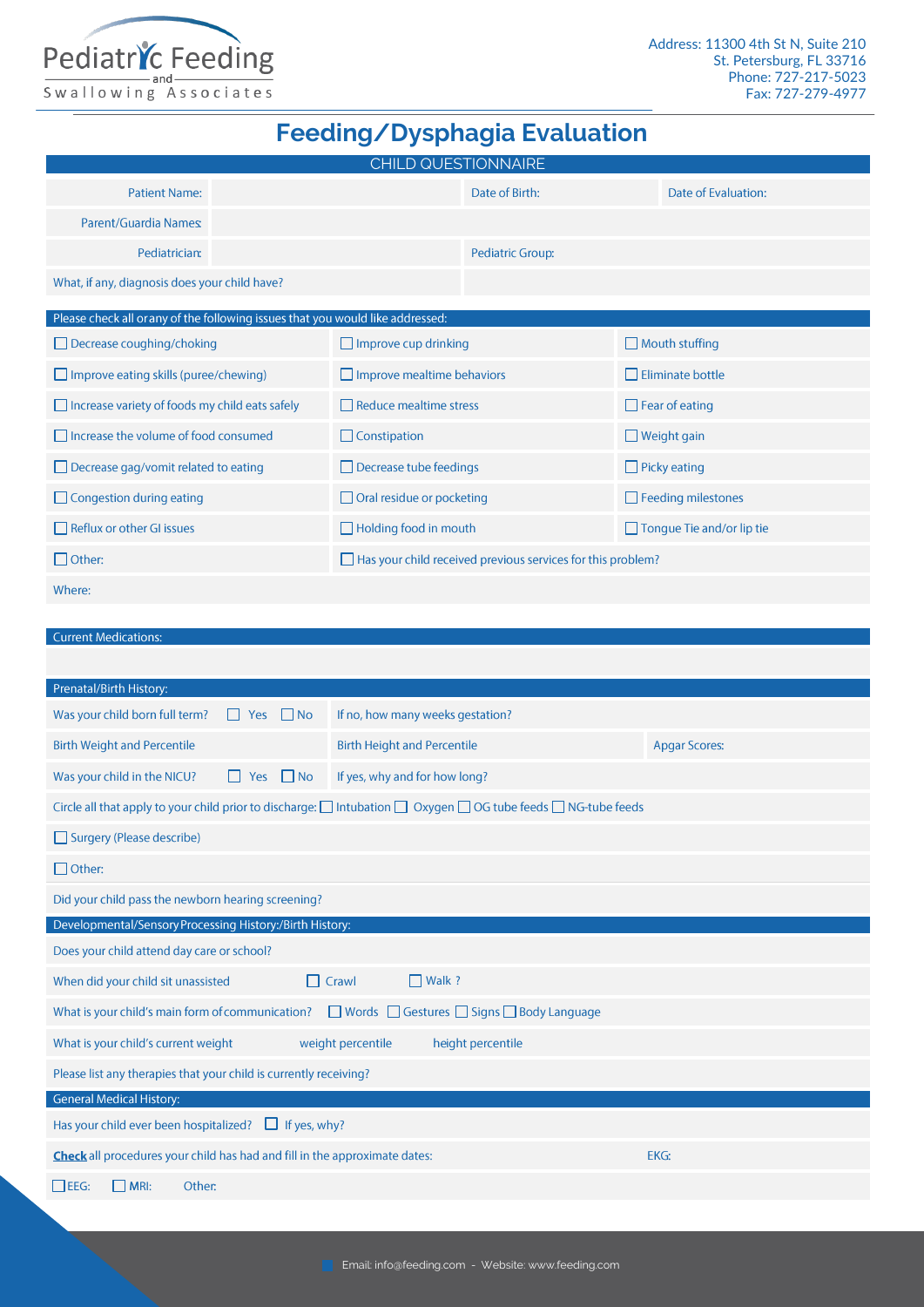## Pediatric Feeding

 $\Box$ 

 $\Box$ 

 $\Box$ 

 $\Box$ 

Grazing thoughout the day

**Limiting textures** 

|                                                                                         |                                                                                                                | My child: Please check all that apply                                                                                                     |                                     |               |                      |                                        |                                                                                                                                                            |
|-----------------------------------------------------------------------------------------|----------------------------------------------------------------------------------------------------------------|-------------------------------------------------------------------------------------------------------------------------------------------|-------------------------------------|---------------|----------------------|----------------------------------------|------------------------------------------------------------------------------------------------------------------------------------------------------------|
|                                                                                         |                                                                                                                | Has a visual impairment                                                                                                                   | Maintains eye contact               |               |                      |                                        | $\Box$ Seeks rough play                                                                                                                                    |
|                                                                                         |                                                                                                                | $\Box$ Has an auditory impairment                                                                                                         | $\Box$ Holds or did hold own bottle |               |                      |                                        | $\Box$ Enjoys sand box play                                                                                                                                |
|                                                                                         |                                                                                                                | $\Box$ Sleeps through the night                                                                                                           | $\Box$ Feeds self                   |               |                      |                                        | $\Box$ Likes to swing                                                                                                                                      |
|                                                                                         |                                                                                                                | Tolerates messy hands                                                                                                                     | Tolerates messy face                |               |                      |                                        | $\Box$ Sensitive to touch                                                                                                                                  |
|                                                                                         |                                                                                                                |                                                                                                                                           |                                     |               |                      |                                        |                                                                                                                                                            |
|                                                                                         |                                                                                                                | Allergies and Food Intolerances:                                                                                                          |                                     |               |                      |                                        |                                                                                                                                                            |
|                                                                                         |                                                                                                                | Does your child have a diagnosis of food or environmental allergies?                                                                      |                                     |               | $\Box$ Yes $\Box$ No |                                        |                                                                                                                                                            |
|                                                                                         |                                                                                                                | Has your child ever had allergy testing? $\Box$ Yes $\Box$ No If yes, type of test and results:                                           |                                     |               |                      |                                        |                                                                                                                                                            |
|                                                                                         |                                                                                                                | If no, do you suspect any allergies? $\Box$ Yes $\Box$ No                                                                                 | If yes, please list:                |               |                      |                                        |                                                                                                                                                            |
|                                                                                         |                                                                                                                | Has your child had eczema? $\Box$ Yes $\Box$ No                                                                                           | Other rashes? $\Box$ Yes $\Box$ No  |               |                      |                                        | Yeast infections? $\Box$ Yes $\Box$ No                                                                                                                     |
|                                                                                         |                                                                                                                | Does anyone in your family have allergies or food intolerances? T Yes T No                                                                |                                     |               |                      |                                        |                                                                                                                                                            |
|                                                                                         |                                                                                                                | If yes, please list relationship to child and what they are allergic to:                                                                  |                                     |               |                      |                                        |                                                                                                                                                            |
|                                                                                         |                                                                                                                | Bronchopulmonary and Otorhinolaryngeal History:                                                                                           |                                     |               |                      |                                        |                                                                                                                                                            |
|                                                                                         |                                                                                                                | Is your child congested? $\Box$ Never<br>$\Box$ Sometimes                                                                                 |                                     | $\Box$ Always |                      | $\Box$ When eating                     | $\Box$ When drinking                                                                                                                                       |
|                                                                                         |                                                                                                                | □ Bronchitis □ Pneumonia □ Respiratory infection □ Ear infection □ Diaper rash □ Thrush<br>My child has had: $\Box$ Cold                  |                                     |               |                      |                                        |                                                                                                                                                            |
|                                                                                         |                                                                                                                | How many times has your child been treated with antibiotics?                                                                              |                                     |               |                      | Were they effective?                   | $\Box$ No<br>$\Box$ Yes                                                                                                                                    |
|                                                                                         |                                                                                                                | Has your child had any problems with his/her tonsils or adenoids?                                                                         |                                     |               |                      | If yes, please explain:                |                                                                                                                                                            |
| My child:                                                                               |                                                                                                                |                                                                                                                                           |                                     |               |                      |                                        | □ Snores □ Audibly breathes at rest □ Audibly breathes while sleeping □ Audibly breathes during activity □ Has an open mouth posture □ Drools              |
| <b>Gastrointestinal History:</b>                                                        |                                                                                                                |                                                                                                                                           |                                     |               |                      |                                        |                                                                                                                                                            |
|                                                                                         |                                                                                                                | Has your child been diagnosed with gastroesophageal reflux? $\Box$ Yes $\Box$ No                                                          |                                     |               |                      |                                        |                                                                                                                                                            |
|                                                                                         |                                                                                                                | Medications your child is currently taking and the dosage per day:                                                                        |                                     |               |                      |                                        |                                                                                                                                                            |
|                                                                                         |                                                                                                                |                                                                                                                                           |                                     |               |                      |                                        | My child completed these procedures (include when and where): $\Box$ Upper GI-Barium Swallow $\Box$ Gastric emptying scan $\Box$ ph Probe $\Box$ Endoscopy |
|                                                                                         |                                                                                                                | Is there a family history of gastroesophageal reflux or other GI issues? $\Box$ Yes $\Box$ No; if yes, please list relationship to child: |                                     |               |                      |                                        |                                                                                                                                                            |
|                                                                                         |                                                                                                                | Did or Does did your child spit up/vomit? $\Box$ Yes $\Box$ No Did it come out his/her nose? $\Box$ Yes $\Box$ No                         |                                     |               |                      |                                        |                                                                                                                                                            |
|                                                                                         |                                                                                                                | Did or Do you feel like your child spits up more than most? $\Box$ Yes $\Box$ No                                                          |                                     |               |                      |                                        |                                                                                                                                                            |
|                                                                                         | How many times per day did or does your child typically spit up/vomit? $\Box$ Yes $\Box$ No<br>times per week? |                                                                                                                                           |                                     |               |                      |                                        |                                                                                                                                                            |
| When did s/he usually spit up/vomit?                                                    |                                                                                                                |                                                                                                                                           |                                     |               |                      |                                        |                                                                                                                                                            |
| Could you predict when it would happen? $\Box$ Yes $\Box$ No; if yes, how did you know? |                                                                                                                |                                                                                                                                           |                                     |               |                      |                                        |                                                                                                                                                            |
| Could you identify food in vomit? $\Box$ Yes $\Box$ No                                  |                                                                                                                |                                                                                                                                           |                                     |               |                      |                                        |                                                                                                                                                            |
| Physical and/or behavioral symptoms observed as an infant (I) or currently(C)           |                                                                                                                |                                                                                                                                           |                                     |               |                      |                                        |                                                                                                                                                            |
| <b>Did</b>                                                                              | <b>Does</b>                                                                                                    |                                                                                                                                           |                                     | Did           | <b>Does</b>          |                                        |                                                                                                                                                            |
|                                                                                         | $\Box$                                                                                                         | Crying /fussing during or after feeds                                                                                                     |                                     |               | $\Box$               | Seeming desire to eat and then refuses |                                                                                                                                                            |
|                                                                                         | H                                                                                                              | Reduced appetite/limited intake                                                                                                           |                                     |               | $\Box$               | Eating small but frequent meals        |                                                                                                                                                            |

Requirement distractions in order to eat

Not progressing to age-appropriate food

 $\Box$ 

 $\Box$ 

 $\begin{array}{c} \square \end{array} \begin{array}{c} \square \end{array}$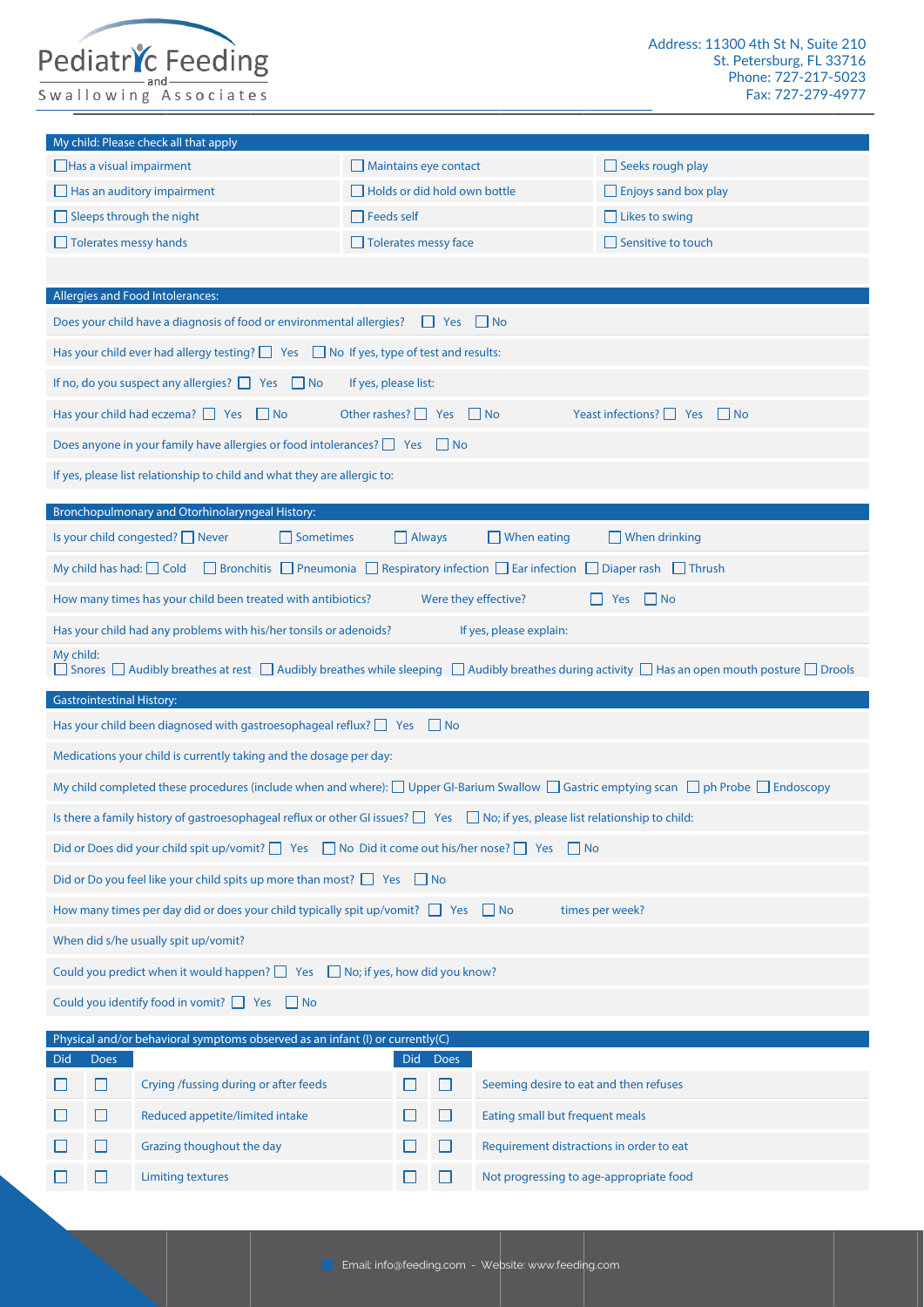# Pediatric Feeding

| Did                                                                                                                 | <b>Does</b>                                                                                             |                                                                                                                                    | Did | <b>Does</b>       |                                                                                                                           |  |
|---------------------------------------------------------------------------------------------------------------------|---------------------------------------------------------------------------------------------------------|------------------------------------------------------------------------------------------------------------------------------------|-----|-------------------|---------------------------------------------------------------------------------------------------------------------------|--|
|                                                                                                                     | $\mathsf{L}$                                                                                            | Gagging/retching/coughing                                                                                                          |     | H                 | arching                                                                                                                   |  |
|                                                                                                                     | $\mathsf{L}$                                                                                            | Hiccupping/burping                                                                                                                 |     |                   | Repeat swallows not associated with feeding                                                                               |  |
|                                                                                                                     | $\mathsf{L}$                                                                                            | Preference for crunchy foods                                                                                                       |     |                   | Preferences for strong spicy or sour flavours                                                                             |  |
|                                                                                                                     |                                                                                                         | Do you feel like your child's bowel movements are normal? $\Box$ Yes $\Box$ No Explain:                                            |     |                   |                                                                                                                           |  |
|                                                                                                                     |                                                                                                         | My child suffers from: Constipation Diarrhea Stomach ache                                                                          |     |                   |                                                                                                                           |  |
|                                                                                                                     |                                                                                                         | How many bowel movements does your child have per day?                                                                             |     |                   | Is the bowel movement typical? $\Box$ Yes $\Box$ No                                                                       |  |
|                                                                                                                     |                                                                                                         | Have you or do you stimulate a bowel movement with: $\Box$ Diet                                                                    |     | $\Box$ Medication | $\Box$ Suppositories<br>Thermometer                                                                                       |  |
|                                                                                                                     | Please explain:                                                                                         |                                                                                                                                    |     |                   |                                                                                                                           |  |
|                                                                                                                     |                                                                                                         | Have you ever identified food in a bowel movement? $\Box$ Yes $\Box$ No What food?                                                 |     |                   |                                                                                                                           |  |
|                                                                                                                     | <b>Feeding History:</b>                                                                                 |                                                                                                                                    |     |                   |                                                                                                                           |  |
|                                                                                                                     |                                                                                                         | How is your child currently fed? $\Box$ Breast $\Box$ Bottle $\Box$ NG Tube $\Box$ G-Tube $\Box$ Puree $\Box$ Solids $\Box$ Other: |     |                   |                                                                                                                           |  |
|                                                                                                                     |                                                                                                         | Was your child breastfed? $\Box$ Yes $\Box$ No If yes, for how long?                                                               |     |                   |                                                                                                                           |  |
|                                                                                                                     |                                                                                                         | If breast feeding was discontinued, please check why:                                                                              |     |                   | □ Difficulty latching on □ Personal preference □ Weight gain issues (baby) □ Return to work □ Anatomical anomaly □ Other: |  |
|                                                                                                                     |                                                                                                         | Is/was your child on formula? Simples No Current formula:                                                                          |     |                   |                                                                                                                           |  |
|                                                                                                                     |                                                                                                         | Have you switched formulas? $\Box$ Yes $\Box$ No                                                                                   |     |                   |                                                                                                                           |  |
|                                                                                                                     |                                                                                                         | List all formulas tried and why they were changed:                                                                                 |     |                   |                                                                                                                           |  |
|                                                                                                                     |                                                                                                         | What is the name of the nipple/bottle you are using/used?                                                                          |     |                   |                                                                                                                           |  |
|                                                                                                                     |                                                                                                         | Have you switched bottle nipples? $\Box$ Yes $\Box$ No; If yes, names and why?                                                     |     |                   |                                                                                                                           |  |
| My child currently drinks from a $\Box$ bottle $\Box$ sippy cup $\Box$ cup with straw $\Box$ open cup $\Box$ Breast |                                                                                                         |                                                                                                                                    |     |                   |                                                                                                                           |  |
| My child: $\Box$ chokes $\Box$ coughs $\Box$ gags $\Box$ vomits during feeding? Please describe:                    |                                                                                                         |                                                                                                                                    |     |                   |                                                                                                                           |  |
|                                                                                                                     | Does your child indicate hunger? $\Box$ Yes $\Box$ No Does your child like to eat? $\Box$ Yes $\Box$ No |                                                                                                                                    |     |                   |                                                                                                                           |  |
|                                                                                                                     |                                                                                                         | Has your child ever completed a Modified Barium Swallow Study? $\Box$ Yes $\Box$ No Where/When?                                    |     |                   |                                                                                                                           |  |
| <b>Results:</b>                                                                                                     |                                                                                                         |                                                                                                                                    |     |                   |                                                                                                                           |  |
|                                                                                                                     |                                                                                                         |                                                                                                                                    |     |                   |                                                                                                                           |  |

|                                                                                                                                | <b>Child's Age</b> | Was it Easy?<br>(Y/N)          | If no, please<br>describe | Has it gotten easier? |
|--------------------------------------------------------------------------------------------------------------------------------|--------------------|--------------------------------|---------------------------|-----------------------|
| Spoon-feeding first introduced                                                                                                 |                    |                                |                           |                       |
| Chunky Stage 3 food introduced                                                                                                 |                    |                                |                           |                       |
| Finger foods first introduced (i.e., Cheerios, biter biscuits, etc.)                                                           |                    |                                |                           |                       |
| Table foods first introduced                                                                                                   |                    |                                |                           |                       |
|                                                                                                                                |                    |                                |                           |                       |
| Do you feel stressed regarding your child's feeding? $\Box$ Yes $\Box$ No; If yes, why?                                        |                    |                                |                           |                       |
| Have you ever forced your child to eat? $\Box$ Yes $\Box$ No Has forcing ever resulted in refusal to eat? $\Box$ Yes $\Box$ No |                    |                                |                           |                       |
| Has forcing ever resulted in vomiting/? $\Box$ Yes $\Box$ No Have you ever bribed your child to eat? $\Box$ Yes $\Box$ No      |                    |                                |                           |                       |
| Has it worked? Describe:                                                                                                       |                    |                                |                           |                       |
| Where does your child eat best?                                                                                                |                    | When does your child eat best? |                           |                       |

Email: info@feeding.com - Website: www.feeding.com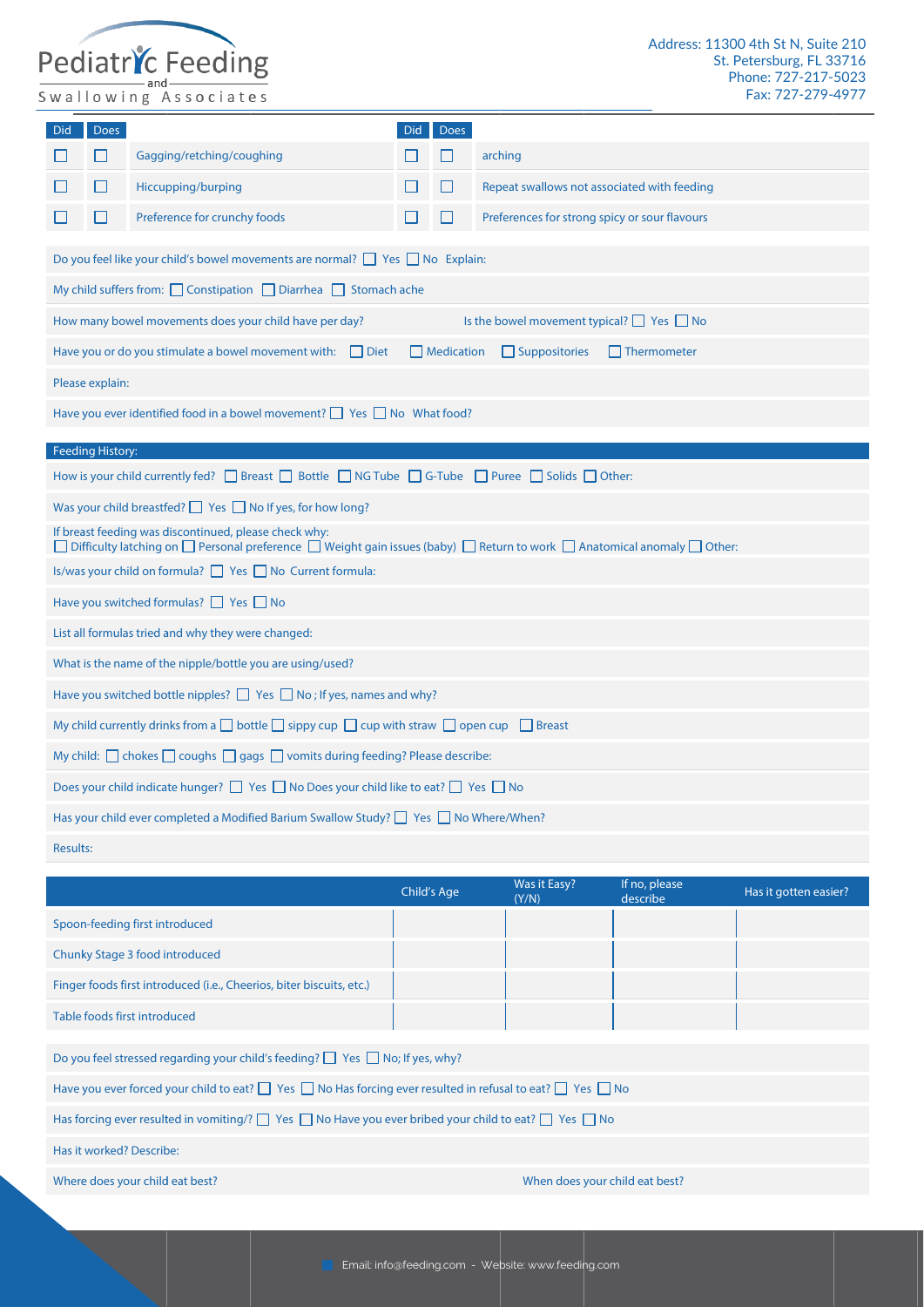## Pediatric Feeding

Swallowing Associates

| Do you have a meal when your child is eating? $\Box$ Yes $\Box$ No Does your child sit during mealtime? $\Box$ Yes $\Box$ No |  |  |  |  |  |
|------------------------------------------------------------------------------------------------------------------------------|--|--|--|--|--|
|------------------------------------------------------------------------------------------------------------------------------|--|--|--|--|--|

Do you need to distract your child so he/she will eat?  $\Box$  Yes  $\Box$  No If yes, please explain:

Do you feel your child takes in adequate nutrition from food? □ Yes □ No From formula/liquid □ Yes □ No

How many ounces of liquid does your child take a day? Formula ou ounces, Milk ounces, Water ounces, Juice

Do you feel like your child is a "picky eater"?  $\Box$  Yes  $\Box$  No Name your child's favorite foods and liquids:

What is your biggest frustration about mealtime?

Do you and your significant other(s) agree on your child's difficulty with feeding and ways to manage mealtime behaviors?

Food Diary: Please include a 3 day food log. Be as specific as possible regarding variety and amount

| Day 1:                               |                                                      |
|--------------------------------------|------------------------------------------------------|
| <b>Breakfast:</b>                    |                                                      |
| Lunch:                               |                                                      |
| <b>Dinner:</b>                       |                                                      |
| Snacks (time of day)                 |                                                      |
| Approximate amount of solids per day | , fluids per day                                     |
| Day 2:                               |                                                      |
| <b>Breakfast:</b>                    |                                                      |
| Lunch:                               |                                                      |
| <b>Dinner:</b>                       |                                                      |
| Snacks (time of day)                 |                                                      |
| Approximate amount of solids per day | , fluids per day                                     |
| Day 3:                               |                                                      |
| <b>Breakfast:</b>                    |                                                      |
| Lunch:                               |                                                      |
| <b>Dinner:</b>                       |                                                      |
| Snacks (time of day)                 |                                                      |
| Approximate amount of solids per day | , fluids per day                                     |
|                                      |                                                      |
| Protein:                             |                                                      |
| Grains:                              |                                                      |
| <b>Fruit and Veggies:</b>            |                                                      |
| Oral Motor History:                  |                                                      |
| How many teeth does your child have? | $\Box$ Yes $\Box$ No<br>Is tooth brushing stressful? |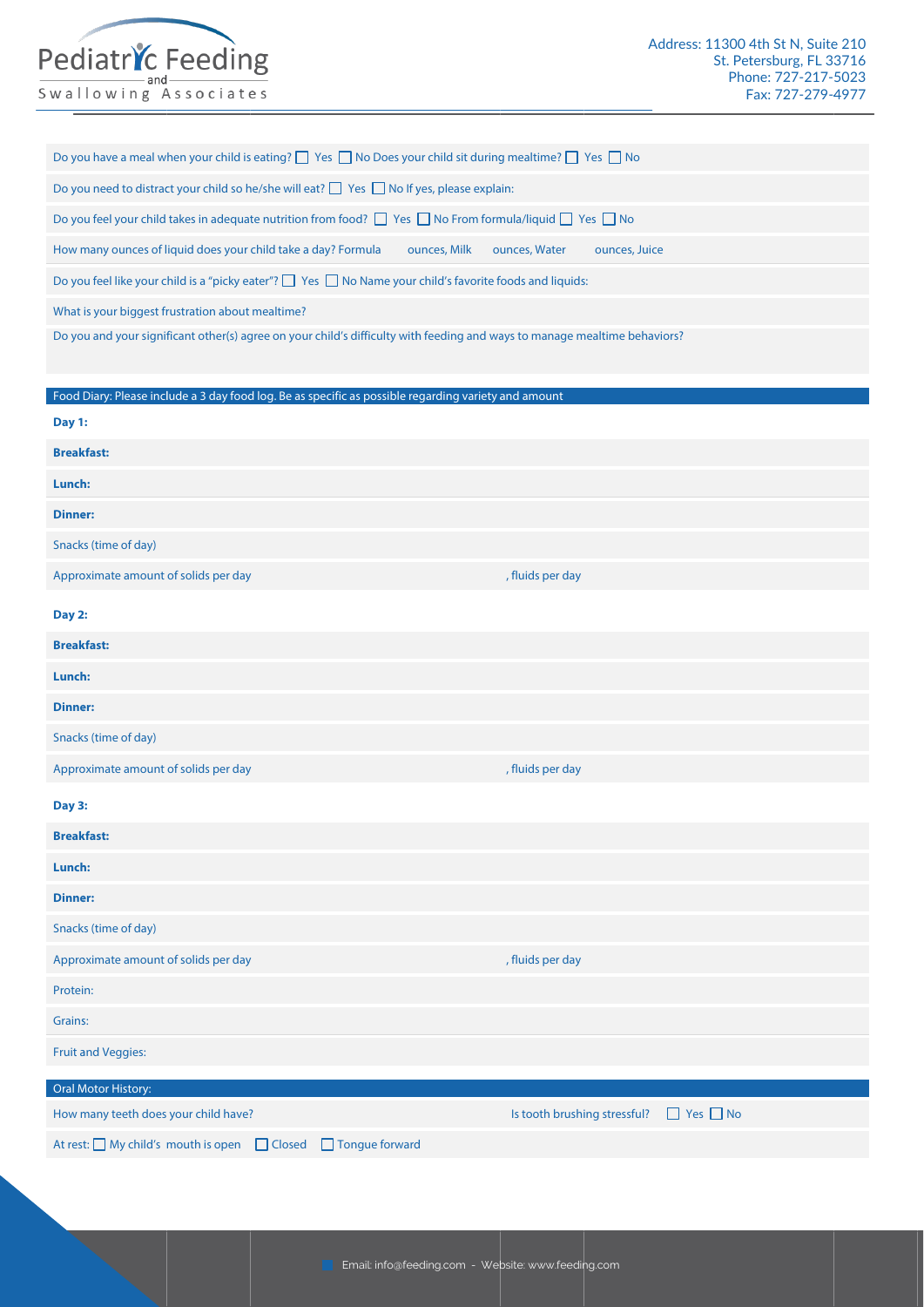

| My Child: |             |                                         |      |      |                                   |
|-----------|-------------|-----------------------------------------|------|------|-----------------------------------|
| Did       | <b>Does</b> |                                         | Did. | Does |                                   |
|           |             | Suck thumb                              |      |      | Drool or wet shirts/bibs          |
|           |             | <b>Take Pacifier</b>                    |      |      | Suck or chew shirts, blankets etc |
|           |             | Mouth objects                           |      |      | Have open mouth resting position  |
|           |             | Difficult weaning from breast or bottle |      |      | Difficulty weaning from pacifier  |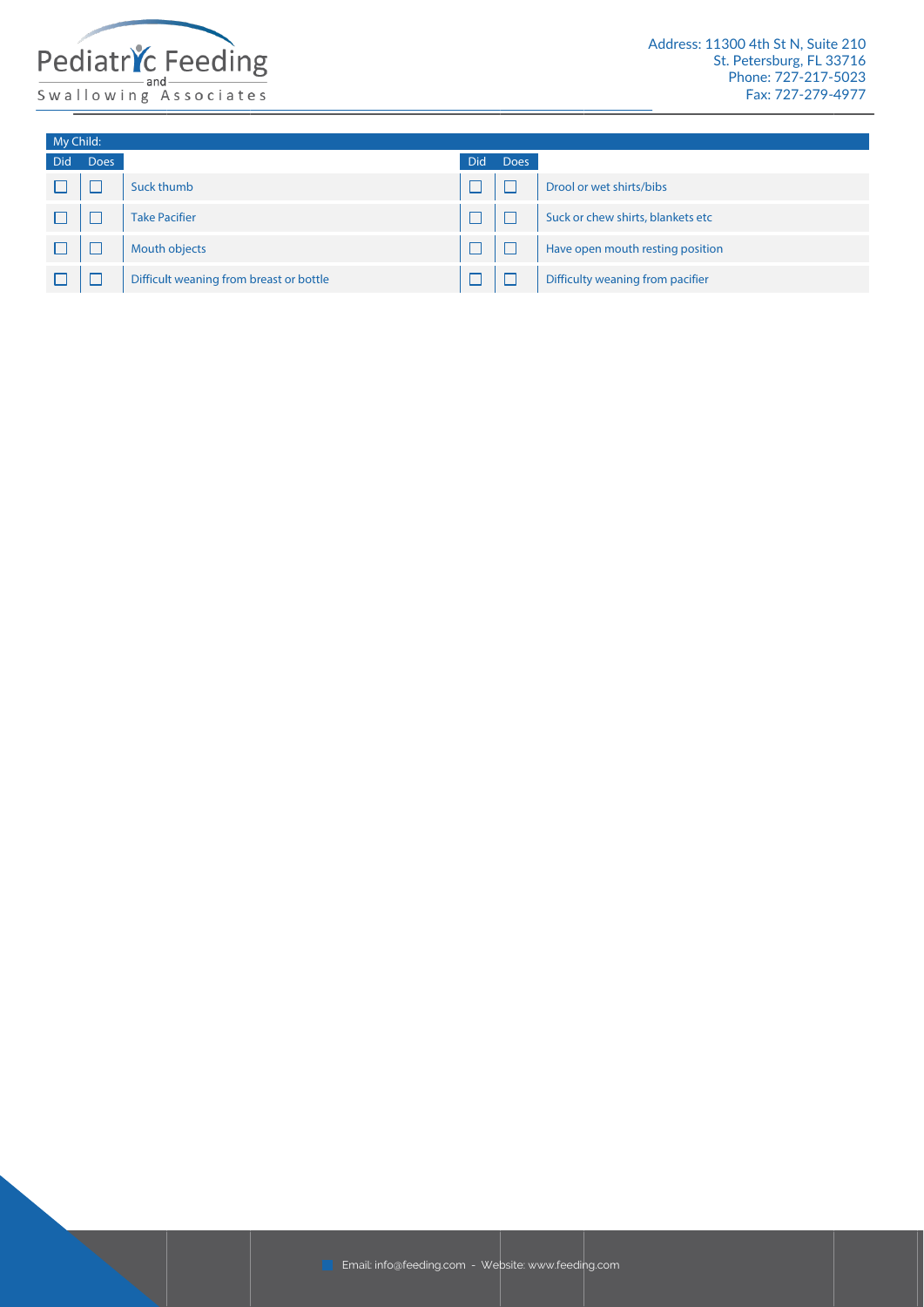

#### **CONSENT TO RELEASE INFORMATION**

| This Consent to Release Information is HIPAA compliant. It is intended for the person/persons it is addressed to. If you receive this in error, please shred all<br>copies and discard or return to this office. |                                                                                                                         |
|------------------------------------------------------------------------------------------------------------------------------------------------------------------------------------------------------------------|-------------------------------------------------------------------------------------------------------------------------|
| <b>Print Name:</b>                                                                                                                                                                                               | Date of Birth:                                                                                                          |
| my child concerning his/her care, treatment, evaluation, or billing, pertaining to his/her treatment for the purpose of continuity of care.                                                                      | hereby give permission to Pediatric Feeding & Swallowing Associates to obtain and release any and all information about |
|                                                                                                                                                                                                                  |                                                                                                                         |
| <b>To/From:</b>                                                                                                                                                                                                  |                                                                                                                         |
| Physician or Healthcare Provider                                                                                                                                                                                 |                                                                                                                         |
| Address:                                                                                                                                                                                                         | Phone#:                                                                                                                 |
|                                                                                                                                                                                                                  |                                                                                                                         |
| Physician or Healthcare Provider                                                                                                                                                                                 |                                                                                                                         |
| Address:                                                                                                                                                                                                         | Phone#:                                                                                                                 |
|                                                                                                                                                                                                                  |                                                                                                                         |
| Physician or Healthcare Provider                                                                                                                                                                                 |                                                                                                                         |
| Address:                                                                                                                                                                                                         | Phone#:                                                                                                                 |
| Physician or Healthcare Provider                                                                                                                                                                                 |                                                                                                                         |
| Address:                                                                                                                                                                                                         | Phone#:                                                                                                                 |
|                                                                                                                                                                                                                  |                                                                                                                         |
| I give permission for my therapist at Pediatric Feeding & Swallowing Associates to leave medical information or appointment reminders on my (please check<br>all that apply):                                    |                                                                                                                         |
| Voicemail (best #):                                                                                                                                                                                              | Text (best #):                                                                                                          |
| Email (best address):                                                                                                                                                                                            |                                                                                                                         |
| <b>Parent/Guardian's Signature</b>                                                                                                                                                                               | Date:                                                                                                                   |
| <b>Witness:</b>                                                                                                                                                                                                  | Date:                                                                                                                   |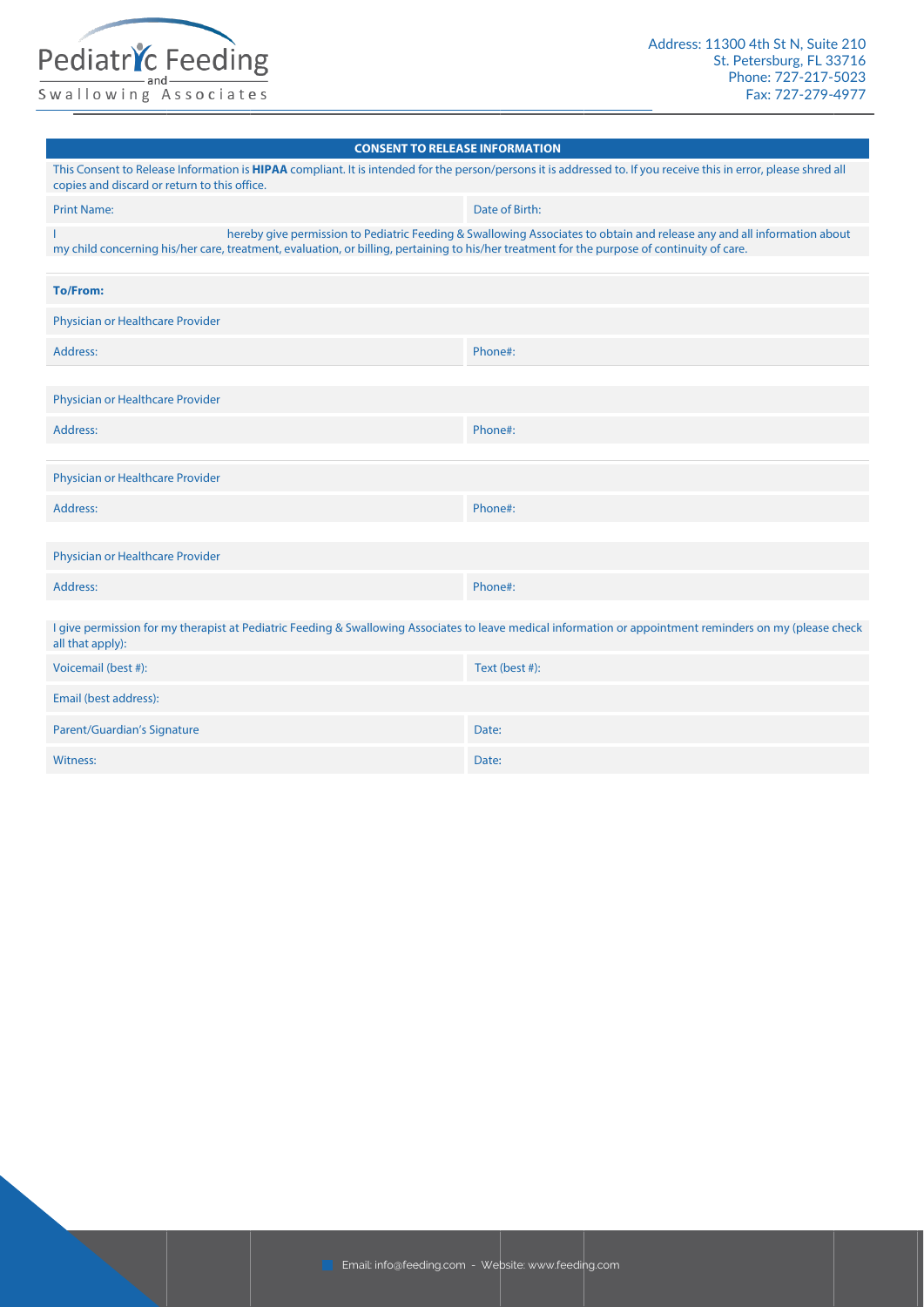

#### Legal Guardian Consent/Release Form To Use Video Recording

 Pediatric Feeding & Swallowing (PFS) is a teaching organization for professionals and students. We provide courses that teach other professionals about pediatric dysphagia. Occassionally, we use video material of patients to show the proper diagnosis and treatment of pediatric dysphagia.

I give my permission to PFS to record my child during evaluation and treatment sessions. I agree that PFS may use the recordings as needed, in whole or in part. These may be distributed electronically, in classrooms, or other methods. This Consent/Release Form shall be governed by the laws of Flordia.

| <b>Print Child's Name:</b> |       |
|----------------------------|-------|
| Guardian's Signature:      | Date: |

Email: info@feeding.com - Website: www.feedin g.com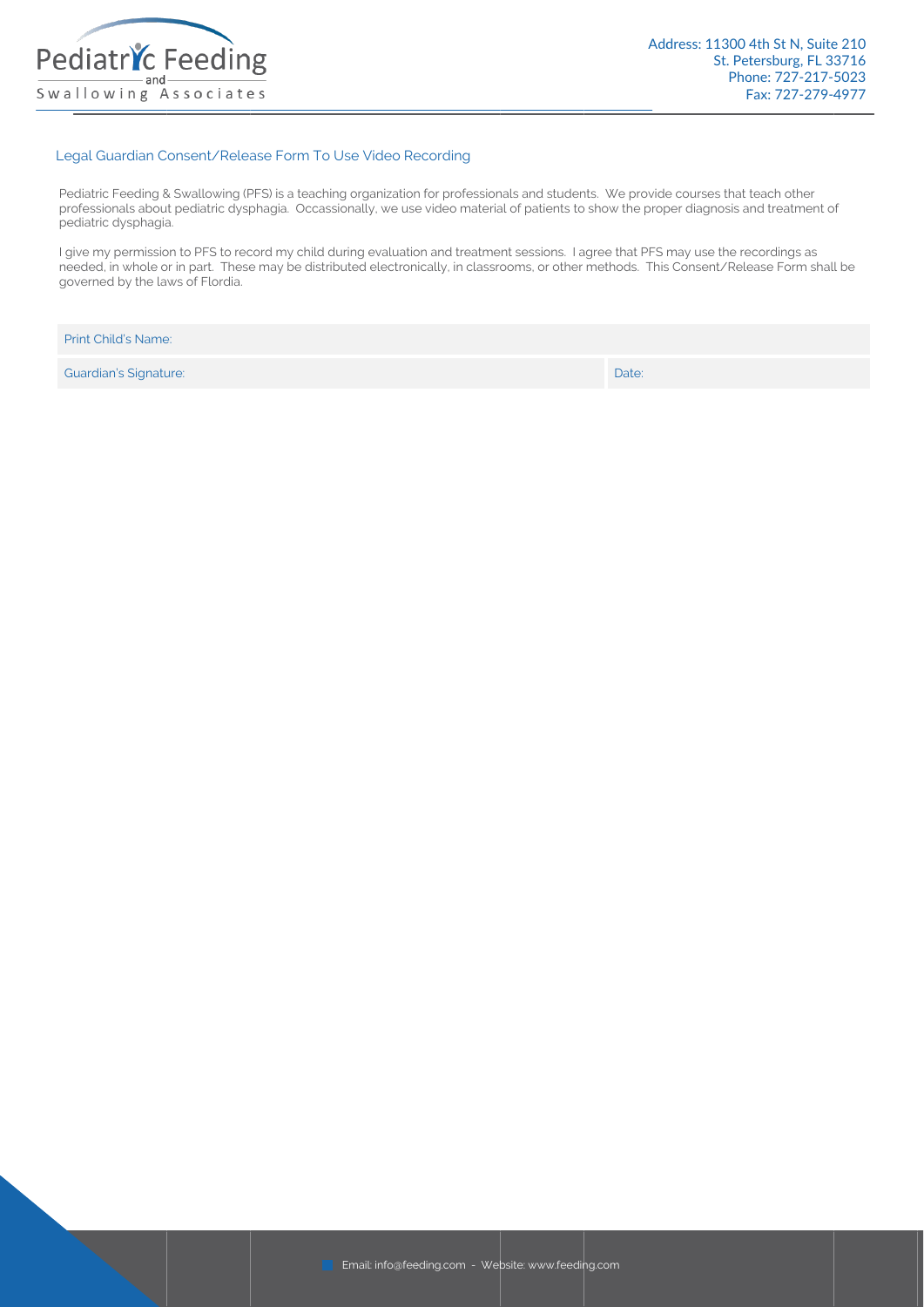

#### THIS NOTICE DESCRIBES HOW MEDICAL INFORMATION ABOUT YOUR CHILD MAY BE USED AND DISCLOSED AND HOW YOU CAN GET ACCESS TO THIS INFORMATION. PLEASE REVIEW IT CAREFULLY.

#### Effective Date: April 14, 2003

#### **Our Pledge Regarding Your Child's Privacy:**

We understand that medical information about your child and their health is personal. We are committed to protecting the confidentiality and privacy of your child's protected health information. We are required to abide by the terms of the notice currently in effect and when changes are made, a new Notice of Privacy Practice will be distributed.

#### How We Will Use or Disclose Your Child's Health Information:

Pediatric Feeding & Swallowing, Inc. uses your child's protected health information for treatment, obtaining payment for treatment and conducting its healthcare operations. For example, Pediatric Feeding & Swallowing, Inc. will use your child's medical information to perform requested consults or treatment services and provide your child's referring physicians with a report of our findings. We may share your child's protected health information (PHI) with your insurance company, our billing department and collection agencies. We will only use or disclose your child's private health information in accordance with applicable state and federal laws. Pediatric Feeding & Swallowing, Inc. may contact you to provide appointment reminders or information about treatment alternatives or other health related henefits

Pediatric Feeding & Swallowing, Inc. may use or disclose your child's protected health information without authorization for auditing purposes, public health purposes, and for emergency situations. For any other situation, Pediatric Feeding & Swallowing, Inc. policy is to obtain your written authorization before disclosing your protected health information. Once authorization is obtained, you may later revoke that authorization to stop any future disclosure.

#### **Patient's Individual Rights:**

You have the right to request to receive, inspect, amend and request restrictions on certain uses and disclosures of protected health information (PHI). You also have the right to request in writing, an accounting of disclosures of your child's protected health information for reasons other than treatment, payment, or other healthcare operations.

You also may request in writing that Pediatric Feeding & Swallowing, Inc. not use or disclose your child's protected health information for treatment, payment and administrative purposes when required by law or in an emergency situation. Pediatric Feeding & Swallowing, Inc. will review the request on an individual basis, but we are not legally required to accept it.

#### For More Information or to Report a Problem:

If you believe that Pediatric Feeding & Swallowing, Inc. may have violated your child's privacy rights, you may file a complaint with us. These complaints must be filed in writing on a form provided by our practice. You may also file a written complaint with the Secretary of the Federal Department of Health and Human Services. There will be no retaliation for filing a complaint. For further information, you may contact our Privacy Officer at 727-217-5023.

#### I acknowledge receipt of Pediatric Feeding & Swallowing, Inc. Notice of Private Practices.

| <b>Print Child's Name:</b>   |       |
|------------------------------|-------|
| <b>Guardian's Signature:</b> | Date: |
| Witness:                     | Date: |